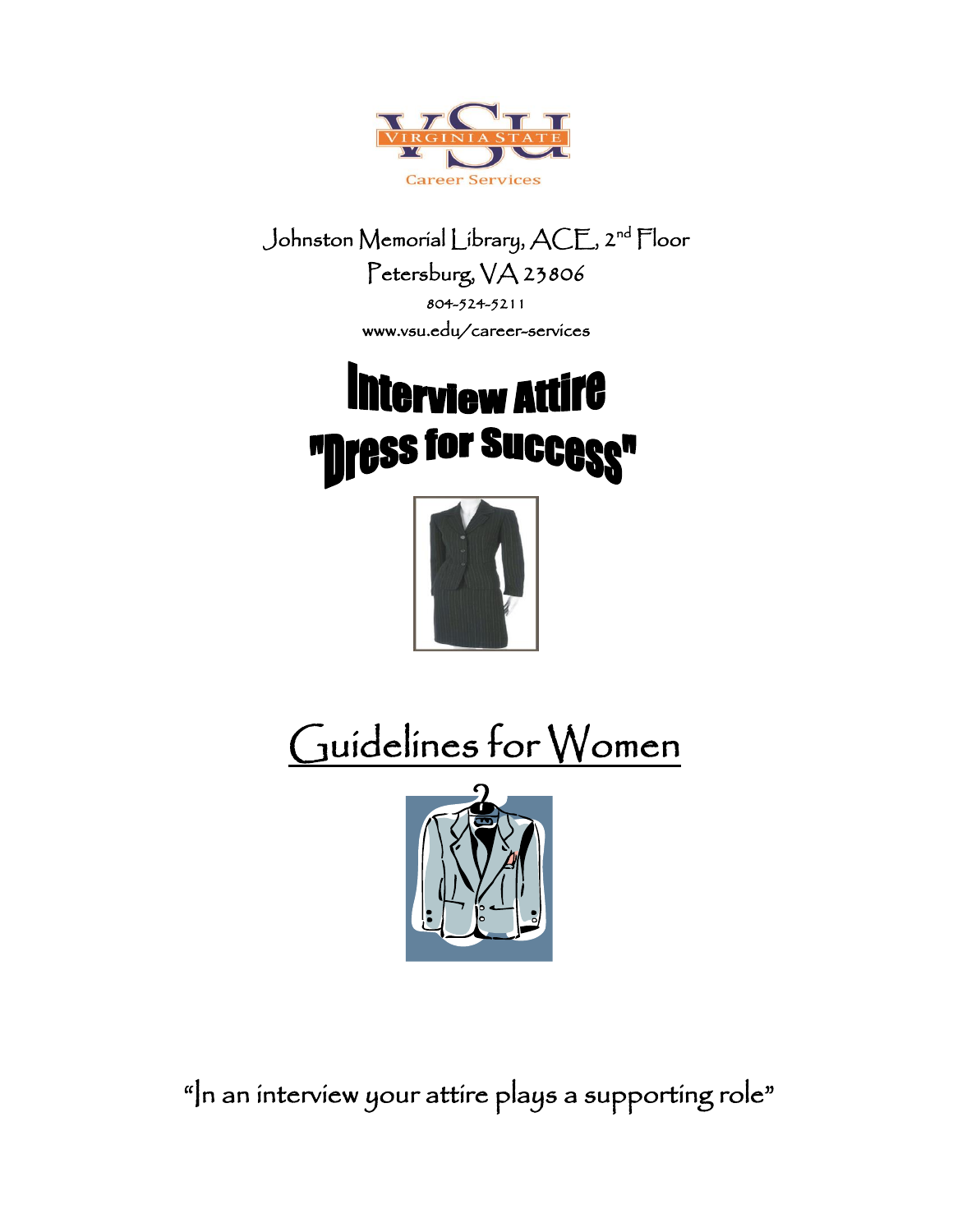# What your Clothes say about You!

In an interview your attire plays a supporting role.

Your conduct, your interpersonal skills and your ability to articulate intelligent and well thought out responses to questions are the most important elements.

Appropriate attire supports your image as a person who takes the interview process seriously and understands the nature of the industry in which you are trying to become employed.

Be aware that in some industries, customer contact and image presented to the customer is critical. In such industries, your attire will be judged more critically.

Your attire should be noticed as being appropriate and well-fitting, but it should not take center stage. If you are primarily remembered for your interview attire, this is probably because you made an error in judgment!

Dressing nicely and appropriately is a compliment to the person you meet, so if in doubt, err on the side of dressing better than you might need to.

Even if you are aware that employees of an organization dress casually on the job, dress up for the interview unless you are specifically told otherwise by the employer.

Never confuse an interview or business function with a social event. Don't dress for a party or a date.

Suit: A two-piece matched suit is always the best and safest choice.

### Conservative colors /fabric:

Navy and dark gray — are safe. Other color trends may come and go, avoid the extremes. Solids or very subtle weave patterns or plaids are safest.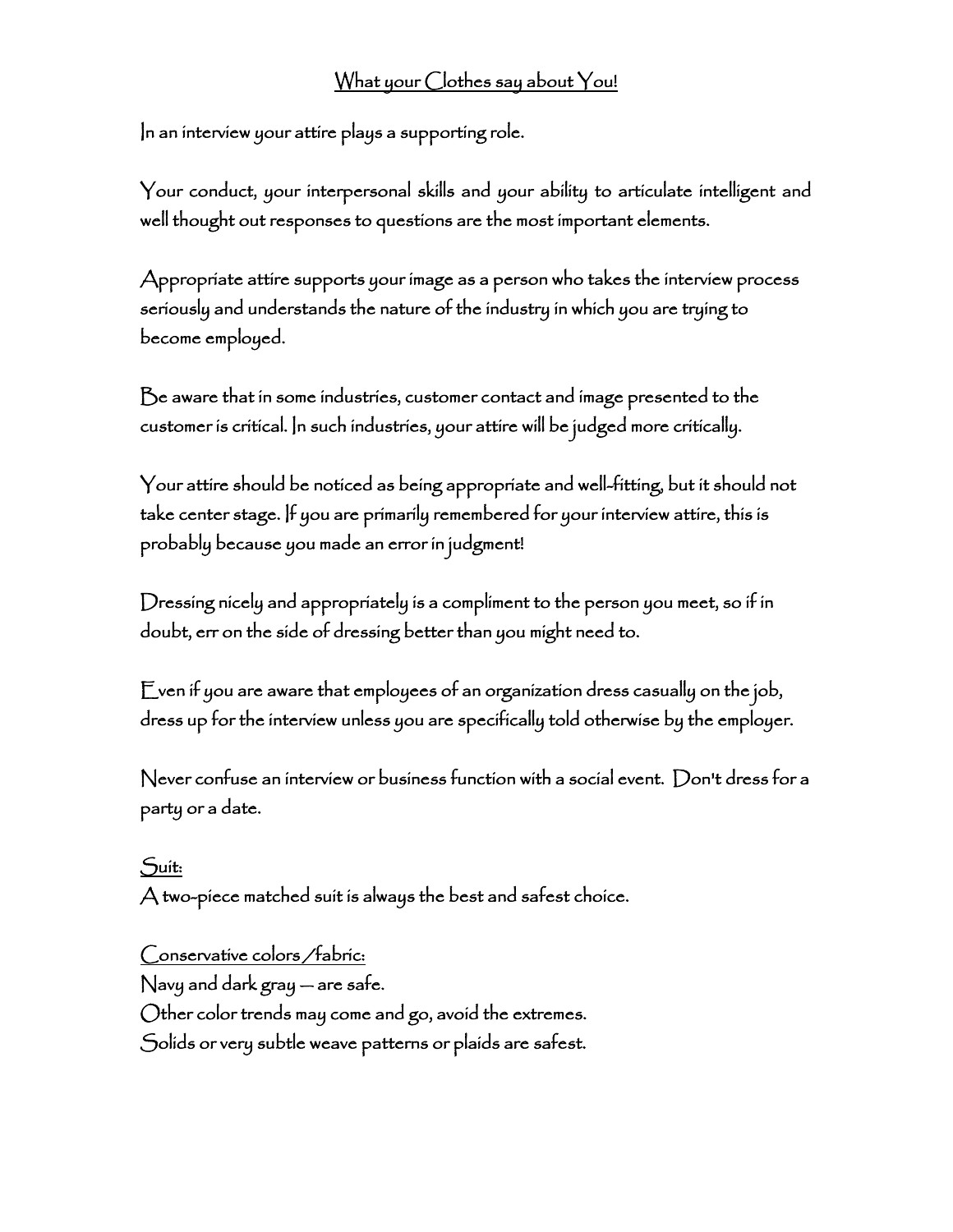-2-

## Specifics for Women

Don't confuse club attire with business attire. If you would wear it to a club, you probably shouldn't wear it in a business environment.

Suit: Wear a two-piece matched conservative suit in a dark color with a coordinated blouse.

Skirt lengths: Much of what you see on television that masquerades for professional attire is actually inappropriate for a work environment. Your skirt should cover your thighs when you are seated. Showing a lot of thigh makes you look naïve at best, foolish at worst. A skirt that ends at the knee when you're standing looks chic and professional. Longer skirts are professional too; just make sure they are narrow enough not to be billowing, but not so narrow that you can't climb stairs comfortably. Ask yourself whether it will be distracting or reinforce your image as a person who looks appropriate for a business environment or gathering. High slits in skirts are not appropriate. A small back, center slit in a knee-length skirt is appropriate. On a calf length skirt, a slit to the knee to facilitate walking and stair climbing is appropriate.

Color/fabric: Navy, dark gray, brown, and black is safe. Other trends may come and go; avoid the extremes. Choose a solid or very subtle weave pattern or plaid (the kind that looks solid across a room). Wool or a wool blend is the best choice. Micro fibers are acceptable.

Blouses/sweaters: Underneath the suit jacket, wear a tailored blouse in a color or small print that coordinates nicely with your suit. A fine gauge, good quality knit shell is also appropriate underneath your suit jacket.

Jewelry/accessories: Wear a conservative watch. Jewelry and scarf styles come and go. Keep your choices simple and leaning toward conservative. Avoid extremes of style and color. Wear only one pair of earrings per ear. A button style that fits flat to your ear lobe in plain gold or silver is more businesslike. Avoid dangly styles that create distracting movement. Rings should always be 14-carat gold, sterling, or platinum. Limit yourself to one per hand, but a matched wedding set counts as a single ring. Skip the pinkie rings, also.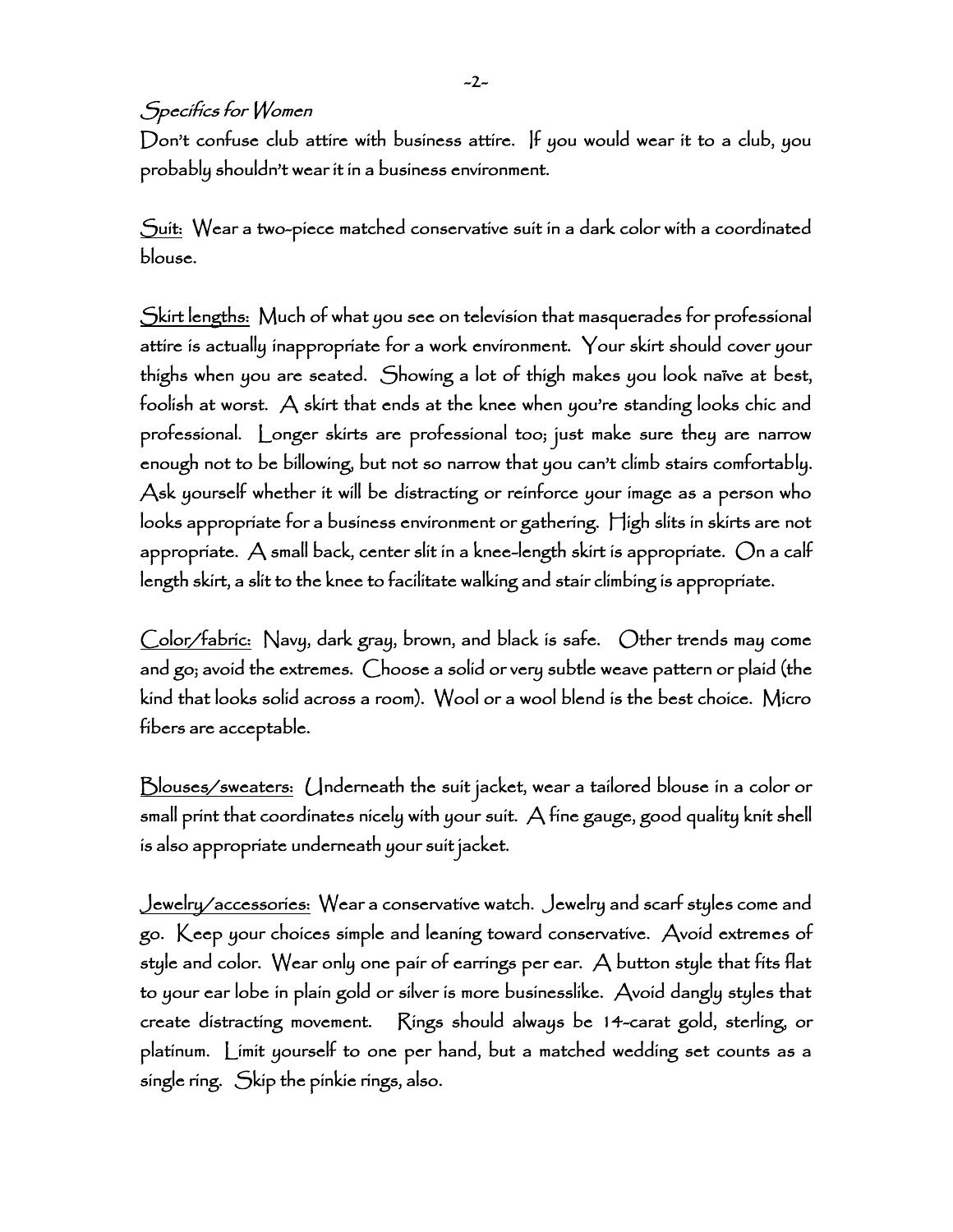-3-

# Specifics for Women

Cosmetics: Keep makeup conservative. A little is better than none for a polished look. Nails should be clean and well groomed, and can be buffed or polished. Avoid extremes of nail length and polish. Check your nail polish for chipping and wear. Polish can be clear, a lightly tinted pink or peach, or soft shades of rose, pink, or coral.

Fragrance: The safest advice is not to wear any fragrance for an interview.

Shoes: Should be leather or fabric/micro fiber. Choose closed-toe pumps. Opt for shoes in black, navy, gray, or taupe. Shoe color should match the hemline or be darker. Coordinate shoe color with your skirt suit. Regardless of what is in style, avoid extremes; no stilettos or chunky platforms. Make certain you can walk comfortably in your shoes; hobbling in uncomfortable shoes does not convey a professional appearance.

Hosiery: Should be plainly styled (no patterns), sheer (not opaque), and in neutral colors complementing your suit. A shade matching your skin tone is safest in very conservative industries. Avoid skin-tone colors with an orange or greenish cast. Avoid high contrast between your suit and hosiery color.

Purse/bag: Carrying both a large purse and an oversized briefcase creates an overloaded, disorganized look. Select one or the other. If you carry a purse, keep it small and simple. Purse color should coordinate with your shoes. Also, if you opt for a purse, carry business papers in a leather notepad or trim portfolio. You may choose to carry a small briefcase or business-like tote bag in place of a purse. Leather is the best choice for briefcases; micro fiber or fine woven are also acceptable.

Cost/quality: You are not expected to be able to afford the same clothing as a corporate CEO. Do invest in quality that will look appropriate during our first two or three years on the job. One good quality suit is sufficient for a job search if that is all your budget allows. You can vary your shirt/tie/accessories.